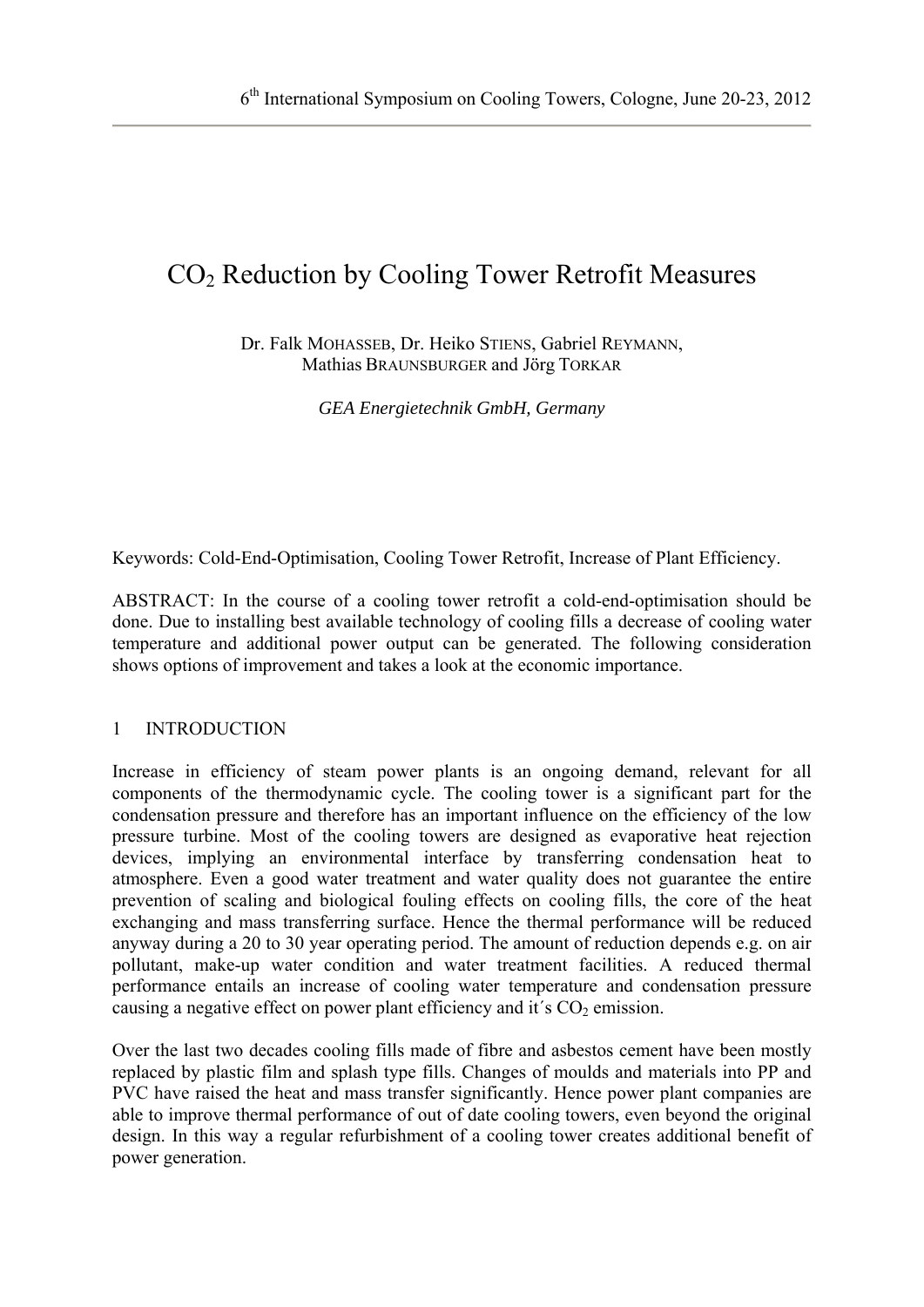Retrofit of cooling towers is limited by constructional and financial boundary conditions. Mostly the pumping head and structural dimensions are fixed, by contrast other influencing variables like cooling fill height are often mutable within some limits. Recalculations of thermal performance demand a close cooperation between power plant and cooling tower companies, in order to define optimized options. With optional thermal cooling tower calculations a power plant operator should be able to evaluate the best available technology with regard to economic aspects. This approach will be shown by means of a thermal and economic analysis of a typical, in the eighties erected, natural draught cooling tower.

## 2 INITIAL SITUATION

The considered natural draught cooling tower (NDCT) is the heat rejection device of a 500 MW coal fired power plant with a total efficiency of approx. 40 %. During more than 20 years the thermal performance of the cooling tower declined which causes an increase of the temperature level of the exhaust steam by about 0.4 K. Probably this is caused by fouling and scaling effects of the water distribution system and the cooling fills which are virtually not to clean. This increase of cooling water temperature and condensation pressure is to be compensated or overcompensated by the refurbishment. A higher thermal performance of the cooling tower will gain an additional benefit in terms of power output. This effect will be calculated and compared for different retrofit options.

## 3 RETROFIT MEASURES

A natural draught cooling tower consists of a concrete structure and cooling part. In the cooling part water pipes, sprayers, cooling fill and drift eliminators are summarised which can be replaced with a manageable effort as opposed to the concrete parts. Therefore this consideration pays attention to three options of a cooling technics refurbishment.

#### 3.1 *Technical Options*

The three considered retrofit options differ in fill height (FH) in which the current fill height is represented by option 1, option 2 has approx. 30 % increased height and option 3 has an approx. 50 % increased fill height compared to option 1. Two boundary conditions limit the improvement of thermal performance by increasing the fill height. At first the pressure drop rises with fill height so that a fill height of more than 1.8 m is mostly inefficient. The second limit is the distance between the level of water distribution and top of air inlet, because the fill must not extend into the air inlet. In order to install more cooling fill one layer of fill can be clung under the existing fill in the center of the cooling tower. This entails different fill heights and has to be considered by calculating an average fill height.

All options are to be calculated with different fill types. The suitability of fill types is mainly a question of water quality. The better the cooling water quality the better is the thermal performance of possible cooling fill. In the considered power plant the circulating water analysis shows a good water quality which makes all fill types applicable, even the high performance cross corrugated film fill.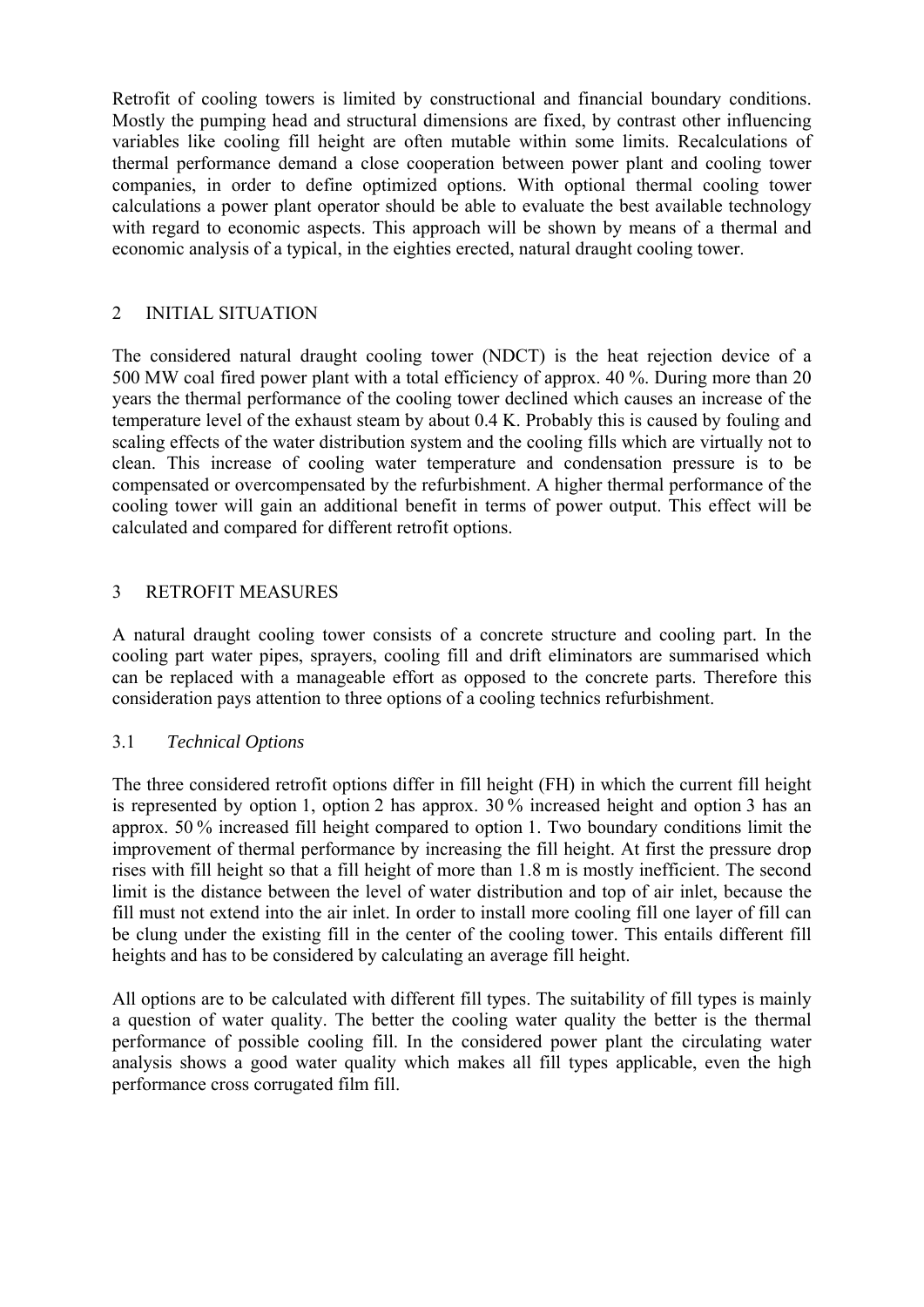

Figure 1: Thermal performance and power output for option 1 and different fill types

Figure 1 shows the feasible cooling water temperature improvement of different cooling fills (cf. Figure 2) and the resulting additional power generation for a retrofit with an identical construction of the cooling part in terms of fill height  $FH = 100\%$  (option 1). As the reference value of temperature the former design values are used. Even the trickle grid (GEA NET 25-150) and vertical flow film fill with offset (GEA AF-20) who are designed for poor cooling water quality lead to a small decrease of the condensation temperature. With cross corrugated film fills (GEA 5-19 and GEA 7-19) a temperature decrease of 0.58 K up to 1.27 K and a corresponding increase of power generation of 0.24 MW till 0.50 MW are feasible. The GEA 7-19 is the successor of the GEA 5-19 and is equipped with an improved substructure. For the sake of clarity and because of the best thermal performance only the GEA 7-19 will be considered in the following considerations.



Figure 2: Considered film and splash type fills

#### 3.2 *Definition of characteristic Load Cases*

In order to find an optimal compromise of costs and increased power output a calculation on an annual basis is to be considered. Therefore the operating company defined relevant load cases and associated hours of operation. Parameters to be considered during the definition of load cases are environmental conditions and process parameters of the power plant. Hence the definition of load cases comprises dry and wet bulb temperature (DBT and WBT) and process parameters like water mass flow and heat.

Figure 3 shows the cumulative curve of the ambient conditions in the site region with different load cases. Besides the primary design condition (DBT = 8.5 and WBT = 6.6 °C) two additional load cases have been defined by operator. Both of them are higher while the lower one represents transitional season and the higher one summer operation. It becomes obvious that the original design point is an average of the whole year (8760 h). Allowing for winter operation and cold ambient temperatures the neglecting of temperatures below approx.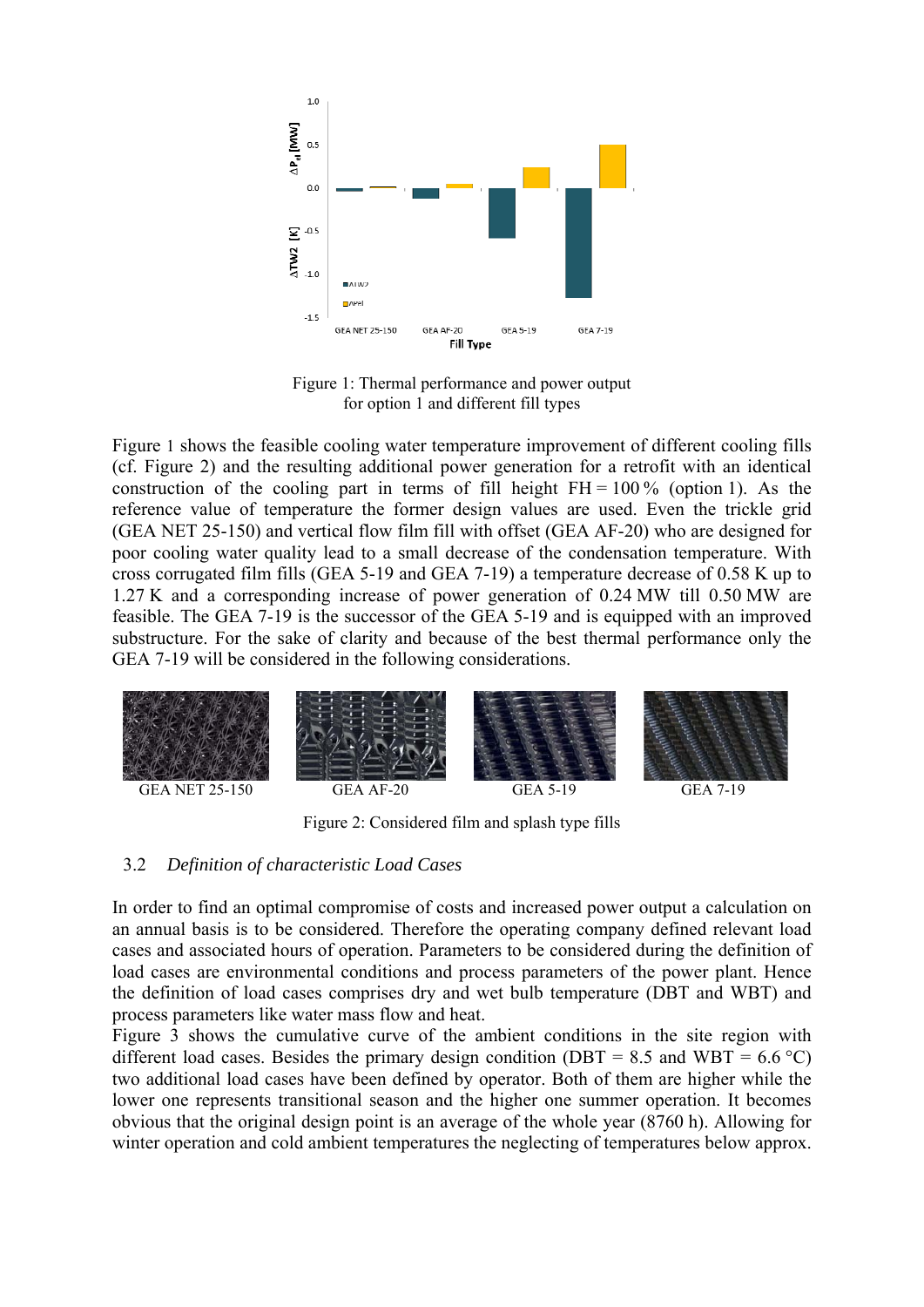4 °C is reasonable which leads to the lower one of new defined load cases. The higher load case represents summer operation in which the cooling tower capability is most important.



Figure 3: Environmental data with design data and load cases A and B

The two load cases are subdivided into six load cases with different boiler load and heat extraction given in Table 1. For every load case a number of 500 full load hours a year is realistic. This low utilization of the power plant which was former used as a base load power plant has been effected by the change in German energy policy for the last 12 years. The deviation in cooling water mass flow of 6.8 % between primary design and additional load cases is often a result of safety margins during design phase.

| Table T. Load cases    |                 |           |                |      |                |      |                |                |
|------------------------|-----------------|-----------|----------------|------|----------------|------|----------------|----------------|
| Load Case              |                 | $Design*$ | A <sub>1</sub> | A2   | A <sub>3</sub> | A4   | B <sub>1</sub> | B <sub>2</sub> |
| $T_{\text{dry}}$       | $\rm ^{\circ}C$ | 8.50      | 17.5           |      |                |      | 12.0           |                |
| Twet                   | $\rm ^{\circ}C$ | 6.60      | 13.8           |      |                |      | 9.3            |                |
| TW1<br>(hot water)     | $\rm ^{\circ}C$ | 33.68     | 38.1           | 37.4 | 34.4           | 33.7 | 32.6           | 28.5           |
| TW2 (cold water)       | $\rm ^{\circ}C$ | 19.85     | 25.0           | 24.9 | 24.4           | 24.3 | 21.5           | 20.4           |
| <b>Water Mass Flow</b> | kg/s            | 10300     | 11000          |      |                |      |                |                |
| <b>Heat Load</b>       | $\%$            | 100       | 100            | 100  | 75             | 75   | 100            | 75             |
| <b>Heat Extraction</b> | <b>MWth</b>     | 0         | 0              | 30   |                | 30   | 100            | 100            |
|                        |                 |           |                |      |                |      |                |                |

Table 1: Load cases

\*) former design values

#### 3.3 *Potential for additional Power Generation*

The amount of additional power generation is to be calculated with a detailed model of the power plant and cooling tower. Thus the operating company and GEA Energietechnik GmbH worked closely together in order to get significant results. A calculation of the potentials for the three different fill heights represented by option 1-3 with fill type GEA 7-19 leads to the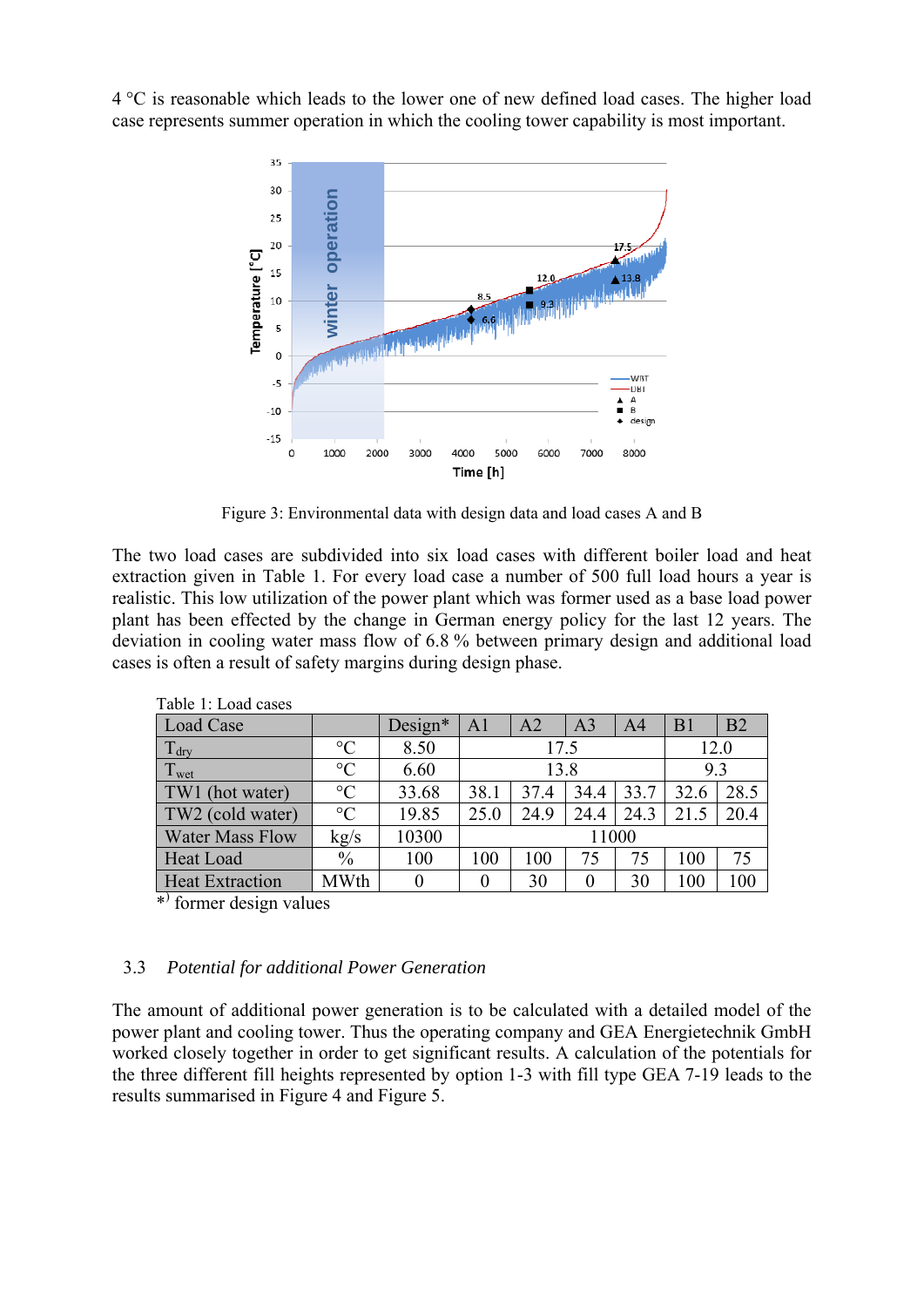

Figure 4: Cooling improvement

The highest improvement of thermal performance shows option 3, option 1 and 2 are less efficient with a minimum  $\Delta T$  of -0.62 K. The strong distinctions between the different load cases are mainly a result of ambient conditions and heat load. Heat extraction for district heat and deviations in cooling water mass flow cause only deviations of approx. 0.2 K. With a improvement of -2.35 K the design case is dominant because of the low ambient temperatures, deviating water mass flow and zero heat extraction. Here the focus is yet on the load cases A1-B2 because they are defined on the basis of operational experience by operator.

Looking at the corresponding increase of power output, shown in Figure 5, it is remarkable that the additional power generation is not close-coupled to the improvement of cooling performance. Reason for this is an increased flow loss in the low-pressure turbine when condensation temperature level decreases. It becomes most visible under design condition where the condensation temperature decreases by 2.35 K but the corresponding increase of power generation is only 0.79 MW. In contrast the smaller improvement of cooling water temperature in load case A1 causes a higher additional power generation (1.82 K, 1.54 MW). A low-pressure turbine, optimised for lower condensation pressure, may halve the flow loss but entails much higher costs compared to cooling tower improvements.



Figure 5: Additional power generation

The corresponding average annual additional power output is about 0.48 MW, 0.83 MW and 1.00 MW for the options 1-3.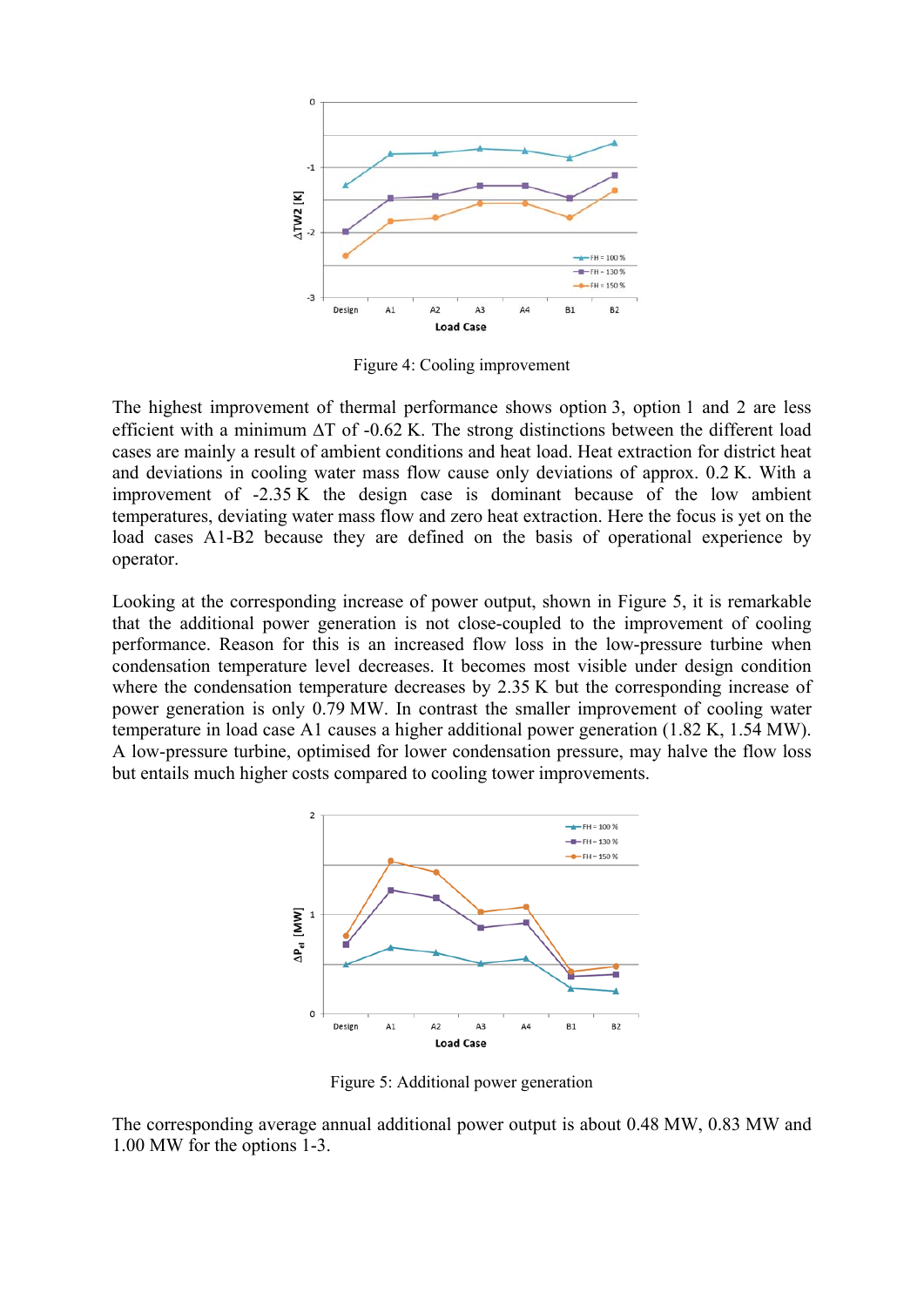## 3.4 *Additional parameters for Optimisation*

During this consideration additional interesting aspects related to the cooling water mass flow where found. At first it is remarkable that a reduction of cooling water mass flow does not cause a lower power output. Normally it causes a higher cooling range and due to that a higher condensation temperature. But in this particular case the increase of thermal performance in the cooling tower and the resulting additional power output (cf. Figure 6) compensates the effect of the higher cooling range.



Figure 6: Effect of variation of cooling water mass flow on temperature level and power output

Secondary cooling positions like oil coolers and the cooling of the generator need also cooling water. Normally this cooling circuit is arranged parallel to the condenser and the downstream is mixed in to the water of cooling tower intake. If this partial stream is high and his warming-up low the mixing temperature decreases with a negative influence on the plant efficiency. With a bypass flow of about 15 % the mixing temperature in the specific case is 0.97 K lower than condenser outlet. That entails a power loss of approx. 0.4 MW. Limited by the maximum allowable temperature of the secondary heat exchangers and plant design the partial stream mass flow is to be adjusted that his temperature gets close to these of the condenser outlet. By doing this an optimal exploitation of the cooling circuit is ensured.

# 4 RESULTS

The economic evaluation and feasible emission saving are described in the following two sections.

# 4.1 *Feasible CO2 Emission Savings*

Feasible savings in terms of  $CO<sub>2</sub>$  and other pollutions can be calculated on basis of the additional power output. The increase of power plant efficiency leads with a assumed  $CO<sub>2</sub>$ emission of 898 kg/MWh [Krewitt & Mayerhofer 1997] to a saving of more than 2690 t/a for option 3. Option 1 and 2 are saving more than 1280 respectively 2240 t/a. For lignite fired power plants this amount may increase for the same cooling tower retrofit by approx. 20 % [Wagner & Koch 2007].